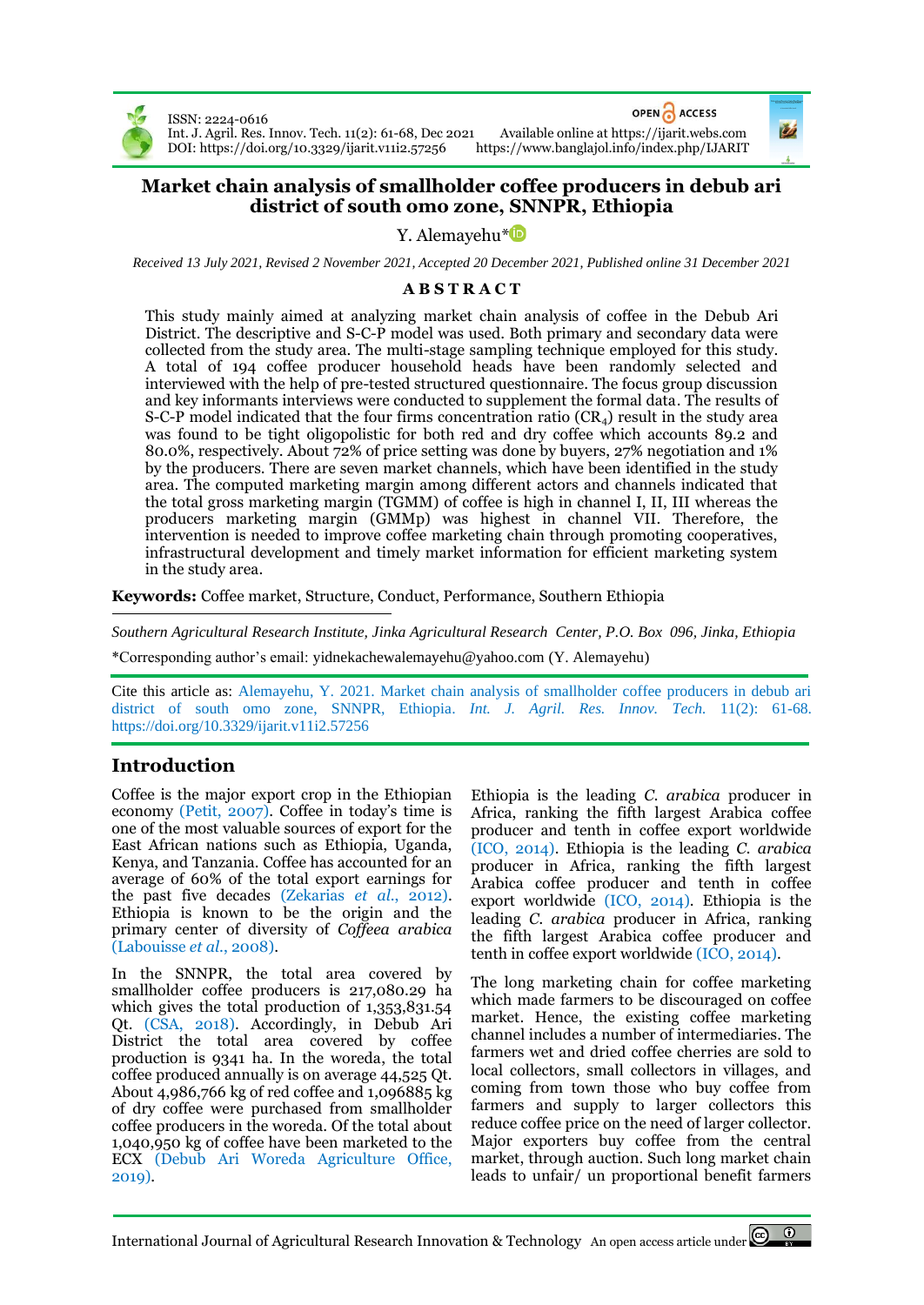obtained from their coffee, which also plays its own role in affecting the quality of coffee through its effect on farmers' capacity to invest in processing facilities (Zinabu *et al*., 2017).

Although farmers in the study are prominent coffee producers, literature regarding market chain analysis of smallholder coffee producers in the study area even for the countries coffee producing zones is very limited. Therefore, this study has been conducted with the objectives of analyzing the market structure, conduct and performance, identify and map the marketing channels as well as actor's functions.

## **Research Methodology**

### *Data types and source*

Both qualitative and quantitative data types were<br>collected from primary and secondary secondary data sources.

### *Sampling procedure*

For this particular study, Debub Ari District was selected purposively based on the coffee production potential and marketing practice. The study has been employed multi-stage sampling techniques to draw sample of household heads. Accordingly, from 48 kebeles in the Woreda in the first stage 30 potential kebeles in coffee production and marketing was selected purposely for this study based on woreda information. In the second stage, out of 30 potential Kebeles 5 Kebeles was randomly selected. These selected kebeles were Shepi, Gedir, Shesher, Metser and Shamamer. In the third stage, the number of sample households from each sample Kebeles was determined from the recent lists of households using proportional to size. Therefore, given the relative homogeneity of households in terms of their socio- economic characteristics and livelihood style sample households was drawn using simple random sampling method from each kebele.

### *Sample size determination*

To determine the appropriate sample size, the basic factors to be considered were the level of precision required by users, the confidence level desired and degree of variability. Thus, it was determined using a simplified formula provided by (Kothari, 2004).

$$
n = \frac{z^2pqN}{e^2(N-1)+z^2pq}
$$
 (1)

Where, n: is the sample size for a finite population, N: size of population which is the

number of coffee producers households in the Woreda, p: population reliability (or frequency estimated for a sample of size n), where p is 0.5 which is taken for all developing countries population and  $p + q = 1$ , e: margin of error considered was 7% for this study because of budget constraint to collect large sample with margin of error 5%. Z  $\alpha$  /2: normal reduced variable at 0.05 level of significance z is 1.96. The sampling unit here was households and sampling frame was all the 5 kebeles coffee producers household lists which has been available in the kebele. Accordingly, sample size was determined as follows:

 $N = 18,426$  Hhds

 $n=\frac{(1.90 \text{ m/s})(0.90 \text{ m/s})(10,120)}{(0.07 \times 0.07) \times 18,426+(1.96 \times 1.96) \times (0.15 \times 0.85)} = 194$  $(1.96x1.96)x(0.5x0.5)x(18,426)$ 

### *Methods of data collection*

Formal and informal methods of data collection tools were implemented to acquire primary data. Among the informal data collection tools key informant interview and focus group discussion with pre-defined social groups (elders, model farmers, women's, DAs and experts) were conducted before formal survey to collect general information about the study area, coffee production and marketing. A checklist was also used to guide the informal discussion conducted to generate data that cannot be collected from individual interviews. Formal data collection was employed with the help of pre- tested structured questionnaire. In this study, both secondary and primary data were used from different sources. Primary data was collected from a total of 194<br>coffee producer sample households, 4 coffee producer sample households, 4 wholesalers, 5 processors, 3 retailers, 2 brokers, 3 collectors about their buying and selling strategies, source of market information, demographic characteristics and other relevant information*.*

### *Method of data analysis*

Descriptive analysis was employed for estimating cost, margins and profits along coffee market chain. Statistics such as average, weighted average, frequencies, and percentages were computed. Structure, conductperformance descriptive model has been employed to study the marketing conduct structure, and performance of the coffee marketing system. Conduct would decline and there would be a consequent decrease in output and allocative efficiency (Scott, 1995).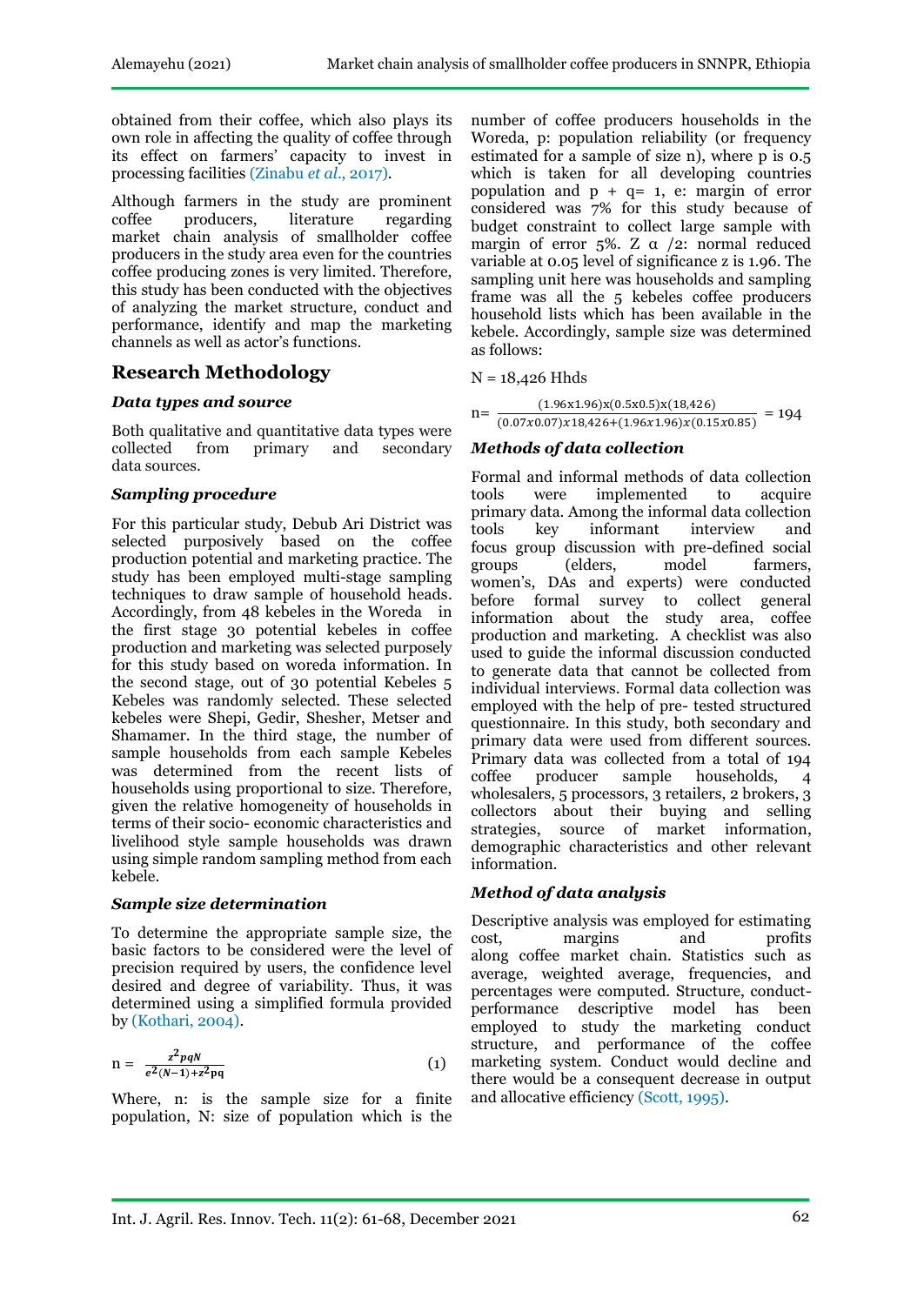#### *Market concentration measure*

According to Kohls and Uhl (1985), as a rule of thumb, four largest enterprises' concentration ratio of 50% or more (an indication of a strongly oligopolistic industry), 33-50% (a weak oligopoly) and less than that (competitive industry) which was used to evaluate in what manner the coffee market was structured. The greater the degree of concentration, the greater the possibility of noncompetitive behavior, such as collusion, exists in the market.

$$
C = \sum_{i=1}^{i=r} Si, i = 1, 2, 3..., r,
$$
\n(2)

Where,

C = Concentration ratio

 $S_i$  = Market share in percentage of i<sup>th</sup> traders r = The number of largest traders which participate in the market for which the ratio is going to be calculated.

$$
S_i = \frac{V_i}{\sum V_i}
$$
 (3)

Where,

 $V_i$  = Amount of product handled by the buyer,  $MS_i = Market share of buyer i$  $\sum V_i$  = Total amount of product handled by the r firms.

The marketing conduct was analyzed in terms of the price fixing mechanisms, price information transmittal, competitive behavior, practices or strategies of maximizing profits, existence of formal and informal marketing groups, illegal practices prevailing, and the alternative market outlets in the market with respective to smallholder farmers. Market performance was assessed using gross and profit margin analysis.

The computation used to obtain the total gross marketing margin was as follows:

$$
TGMM = \frac{\text{Consumer price - producers price}}{\text{Consumer price}} \times 100 \quad (4)
$$

Where,

TGMM **=** Total gross marketing margin

It is useful to introduce the idea of 'farmer's portion', or 'producer's gross margin' (GMMp) which is the portion of the price paid by the consumer that goes to the producer. The producer's margin was calculated as:

$$
GMMp \textit{=}\frac{\text{Price paid by consumer–Marketing gross margin}}{\text{Price paid by consumers}} \text{ X 100 (5)}
$$

Where,

GMMp = Gross marketing margin of producers The net marketing margin (NMM) was the percentage over the final price earned by the intermediary as net income once marketing costs were deducted.

$$
NMM = \frac{Gross margin-Marketing cost}{Price paid by consumers} \times 100
$$
 (6)

Where,

NMM = Net marketing margin

## **Results and Discussion**



As shown in the Fig. 1 with regard to coffee price setting for coffee in the study area majority 72% of the price for coffee has been fixed by buyers, 4% was by the demand and supply of the market, 2% was by the smallholder coffee producers

whereas 22% of the sample respondents those who said by negotiation. This result indicates that smallholder coffee producers were price takers, which made them to get low benefit from their coffee.

**Smallholders Coffee Price Setting**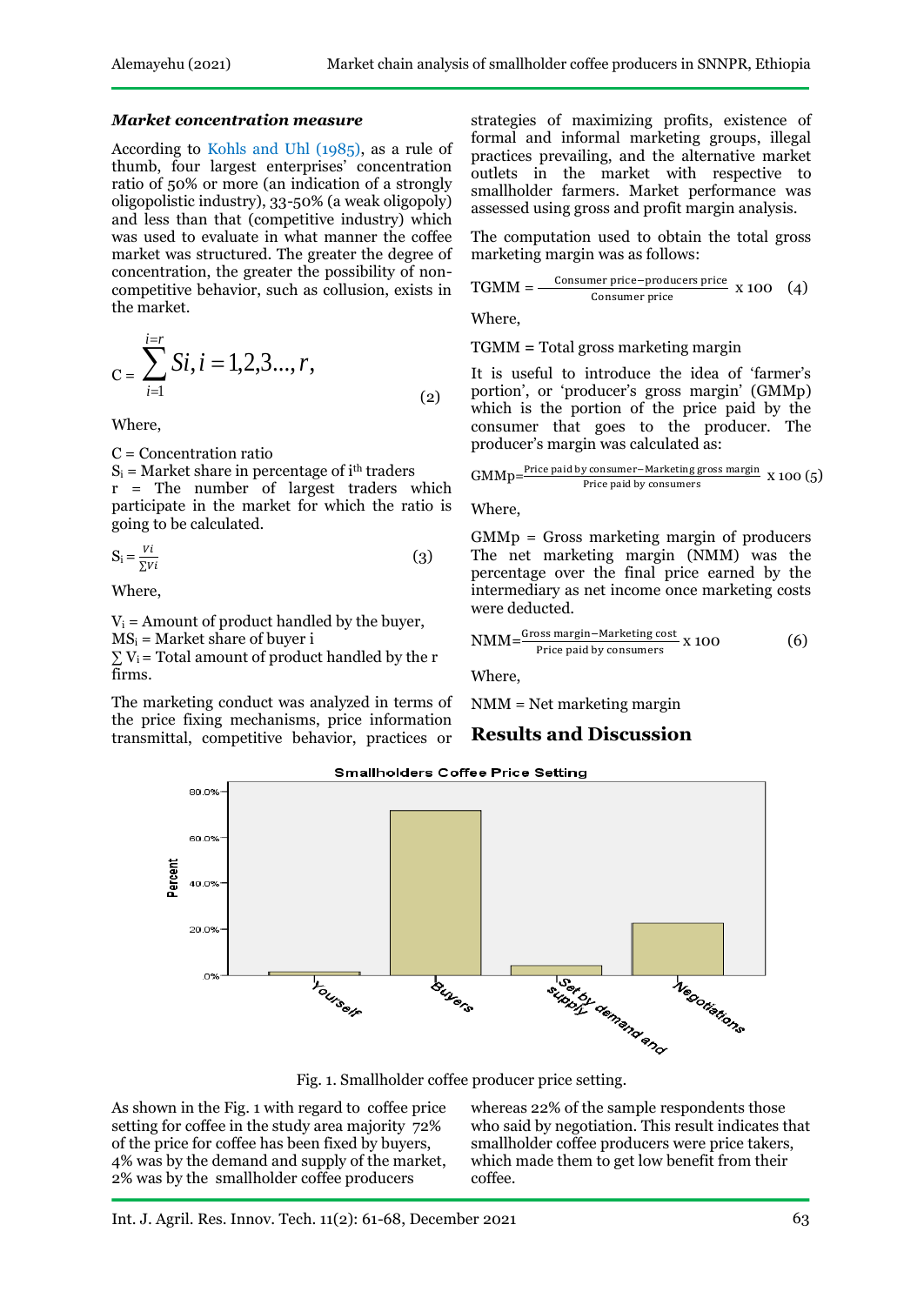#### *Market structure, conduct and performance*

*Market structure*

*The degree of market concentration*

Table 1. Market concentration ratio for red coffee in Debub Ari Woreda.

| No. of<br>traders | Cumulative<br>of traders | % of cumulative<br>traders | Quantity<br>purchased in<br>(Qtls) | % share of<br>purchase | % Cumulative |  |
|-------------------|--------------------------|----------------------------|------------------------------------|------------------------|--------------|--|
|                   |                          | 14.29                      | 22,871.43                          | 49.3                   | 49.9         |  |
|                   | $\overline{2}$           | 28.58                      | 9271.88                            | 19.9                   | 69.8         |  |
|                   | 3                        | 42.87                      | 5173.77                            | 11.2                   | 81.0         |  |
|                   |                          | 57.16                      | 4077.58                            | 8.8                    | 89.8         |  |
|                   | 5                        | 71.45                      | 2724.55                            | 5.9                    | 95.7         |  |
|                   | b                        | 85.74                      | 1599.63                            | 3.4                    | 99.1         |  |
|                   |                          | 100.00                     | 665.42                             | 1.4                    | 100.0        |  |
|                   |                          |                            | 46,384.26                          | 100                    |              |  |

*Source : Survey Result, 2019 (Red coffee= Fresh coffee harvested from coffee tree)*

Table 2 . Market concentration ratio for dry coffee in Debub Ari Woreda.

| No. of<br>traders | Cumulative<br>of traders | % of cumulative<br>traders | Quantity<br>purchased<br>in (Qtls) | % share of<br>purchase | % Cumulative |
|-------------------|--------------------------|----------------------------|------------------------------------|------------------------|--------------|
| 1                 | $\mathbf{1}$             | 6.6                        | 5386.44                            | 50.90                  | 50.9         |
| 1                 | $\overline{2}$           | 13.3                       | 1433.55                            | 13.60                  | 64.5         |
| 1                 | 3                        | 20.0                       | 918.30                             | 8.70                   | 73.2         |
| 1                 | 4                        | 26.6                       | 714.32                             | 6.80                   | 80.0         |
| 1                 | 5                        | 33.3                       | 623.33                             | 5.90                   | 85.9         |
| 1                 | 6                        | 40.0                       | 433.56                             | 4.10                   | 90.0         |
| 1                 | 7                        | 46.7                       | 260.00                             | 2.50                   | 92.5         |
| $\overline{2}$    | Q                        | 60.0                       | 220.00                             | 2.10                   | 94.6         |
| 1                 | 10                       | 66.7                       | 154.00                             | 1.50                   | 96.1         |
| 1                 | 11                       | 73.3                       | 149.50                             | 1.40                   | 97.5         |
| 1                 | 12                       | 80.0                       | 110.00                             | 1.04                   | 98.5         |
| 1                 | 13                       | 86.7                       | 90.00                              | 0.85                   | 99.4         |
| $\overline{2}$    | 15                       | 100.0                      | 82.50                              | 0.78                   | 100.0        |
|                   |                          |                            | 10,575.50                          |                        |              |

*Source: Own Survey, 2019 (Dry Coffee= which is dried before pulping coffee)*

As we have seen in the above two tables the four top traders have been taken from the study area and concentration ratio  $(CR<sub>4</sub>)$  was calculated. Accordingly, the market concentration ratio for the red as well as dry coffee in the study area were found to be 89.2% and 80.0%, respectively which indicates that there is strong or tight oligopoly that has been observed with regard to the coffee marketing in the study area. This indicates that there is imperfect and inefficient coffee marketing system in the study area, which made the farmers to get un-proportional benefit from their coffee during coffee marketing. This result therefore calls the intervention, which is needed in order to adjust the inefficient coffee marketing system in the study area.

#### *Coffee marketing actors and their functions*

According to survey result, six coffee marketing actors have been identified in the study area. These were producers, collectors, wholesalers, retailers, processors and consumers, which were the main actors on the coffee marketing. The role of each actor on coffee production and marketing, their interaction among different actors as well as the flow of coffee through each market channels were indicated in Table 3.

**Collectors:** These are an actors that collect a large volume of coffee at the farm gate from the smallholder coffee producer and provide to the wholesaler and processor in the study area. The total amount of coffee purchased from smallholder coffee producer through collectors are amounted to be 177.58 Qtls. The main market outlets for the collectors are wholesaler and processor.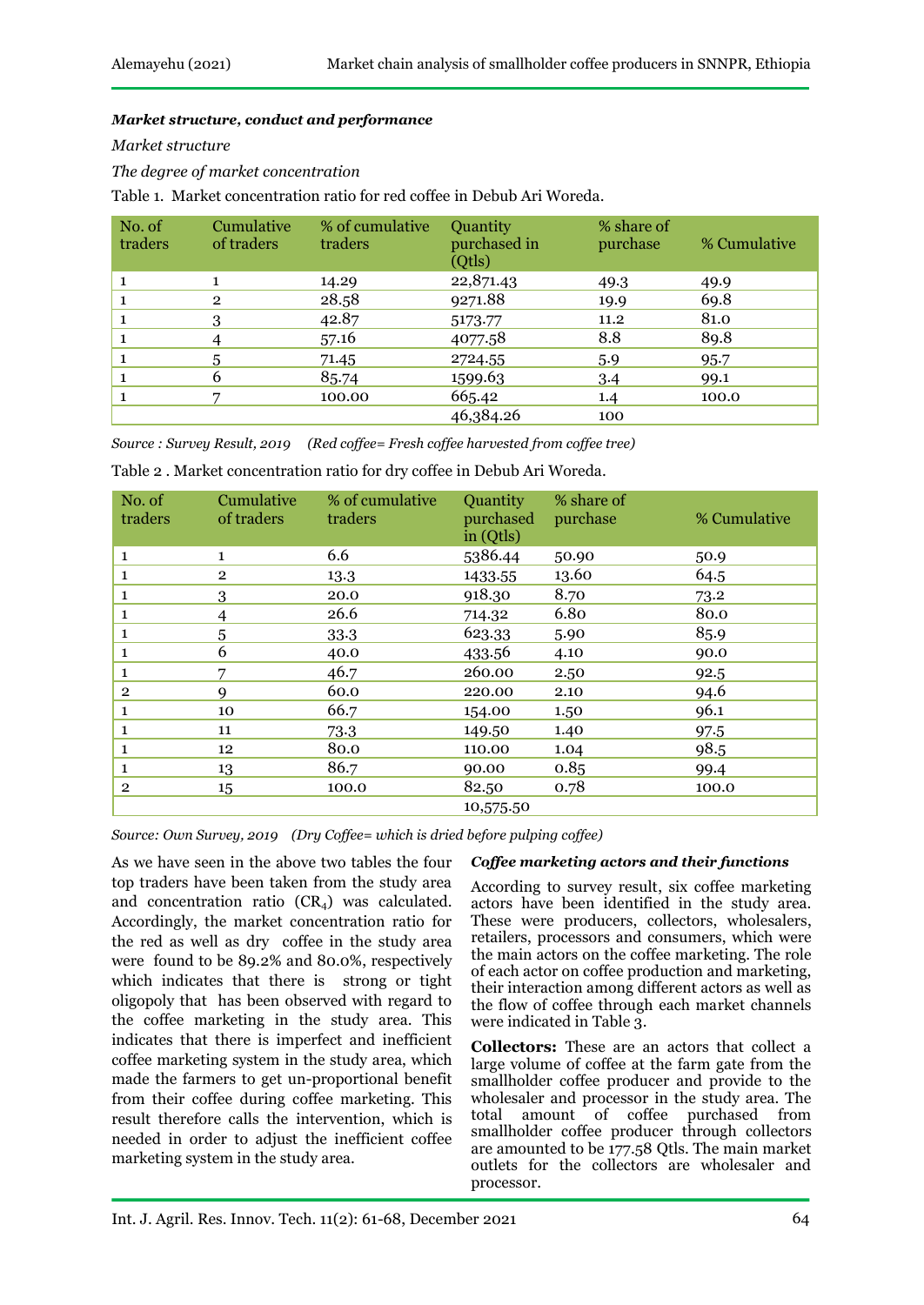**Wholesaler:** Wholesalers are traders that collect a large volume of coffee from collectors and mainly sell to exporters through ECX. According to sample survey result the total amount of coffee purchased by wholesaler from the sample smallholder coffee producer was about 292.27 Qtls. They play significant role in the market chain who mainly known for purchase of bulky products with better financial and information capacity as well as reside in the town. They are major actors in the channel and they purchase coffee either directly from farmer or mainly through collectors.

**Retailers:** Retailers are known for their limited purchasing with low financial and information capacity. They are the main actors along the channel and deliver coffee to the consumer in small amount. The amount of coffee purchased through these actors was estimated to be 113.99 Qtls from smallholder coffee producer in the study area.

**Processor:** These are the market actors with their main motive of creating large profit through value addition on the product. These actors purchase large volume of coffee from smallholder as well as collectors and market it to the exporters through ECX. The total amount purchased by this actor in the study area was 303.16 Qtls.

**Consumers:** Consumers are the final purchasers of coffee mostly from retailers for consumption purpose and it is the last link along the channel. The total amount of coffee sold to this market actor was estimated to be 13 Qtls, which is provided from the smallholder coffee producers.

**Exporters:** These marketing actors purchase coffee from different coffee traders within all around the country and provide to the international market in order to get more benefit from the business. ECX plays a significant role in market facilitation, which is a government established exchange market that brings the customers such as wholesaler, processor and exporters together for undertaking effective marketing of coffee and other export commodity. According to the secondary information obtained from the district, about 6615.57 Qtls washed and 3793.93 Qtls unwashed, the traders have marketed coffees to ECX for export from the district.

According to the secondary information obtained from the ECX, the coffee from South Omo Zone was categorized under the E- type, which lies between grade 5 and 8 due to poor quality of coffee supplied by the farmers.

## *Marketing conduct*

**Price setting and purchase strategy:** Price setting mechanism and purchasing strategy has been practiced by the traders, which enables us to understand the behavior of the market. The survey result indicates that the price for the coffee has been mainly fixed by the traders. Due to strong oligopolistic nature the smallholder coffee producers have poor bargaining power in the study area due to absence of other market alternatives and existence of very limited traders available in the study area. However, the traders revealed that they have been used better scaling and give better price for those who can able to provide quality coffee.

## *Market performance of coffee*

## *Market margin*

The computed marketing margin among different actors and channels indicated that the total gross marketing margin (TGMM) of coffee is high in channel I, II, III, which are 52.4% for each and followed by channel IV and V, which account 49.87 of consumer's price. However, the producers' price in consumers' price or the producers' gross marketing margin (GMMp) was highest in channel VI and VII and followed by channel IV and V. As you can see in the Table 3 the proportion of marketing margin in both channels IV and V higher than the gross margin received by the actors along the channels due to reduction in the numbers of intermediary along the channel. However, in the channel I, II, III the gross marketing margin of producers was lower that indicates that as the number of intermediary increase the producers share become lower. Therefore, the number of intermediary involved along the channel has to be reduced in order to maximize the benefits of smallholder coffee producers in the study area. The result also indicates that the maximum gross marketing margin from traders was received by the exporters, which accounts 29.8% followed by retailers 18.8% in channel VI. The minimum gross margin was received by collectors, which accounts 5.01% in channel I, II and III.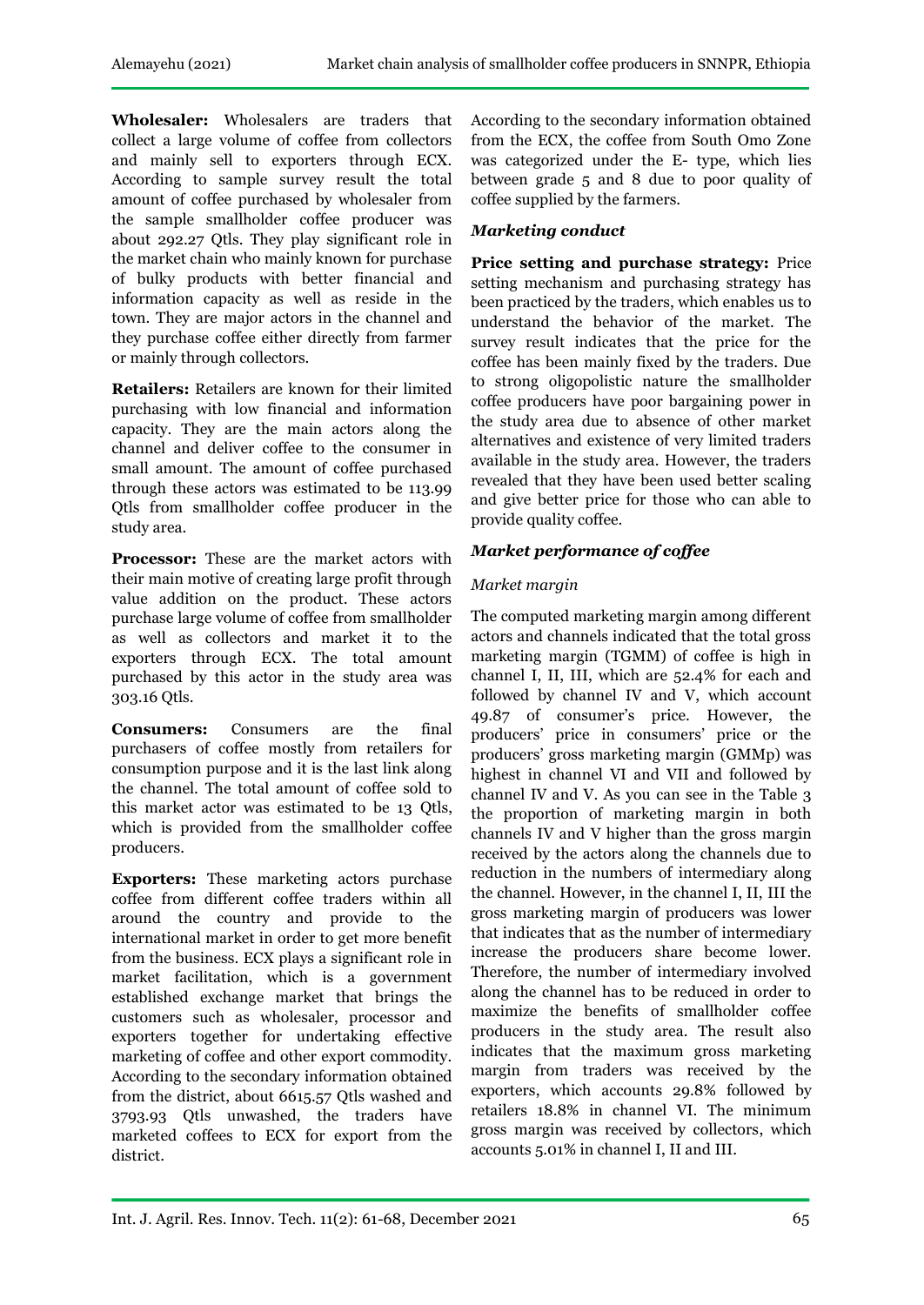| Actors                                                  |                |       | <b>Coffee Market Channels</b> |       |          |       |            |
|---------------------------------------------------------|----------------|-------|-------------------------------|-------|----------|-------|------------|
| Producers                                               | I              | II    | III                           | IV    | $\rm{V}$ | VI    | <b>VII</b> |
| Selling price                                           | 38.00          | 38.00 | 38.00                         | 40.00 | 43.00    | 45.00 | 60.00      |
| Harvesting &marketing cost (birr/kg)<br>$\overline{a}$  | 9.80           | 9.80  | 9.80                          | 9.80  | 9.80     | 15.70 | 15.70      |
| GMMp(%)<br>$\overline{a}$                               | 47.60          | 47.60 | 47.60                         | 50.13 | 53.80    | 75.00 | 100.00     |
| NMM/Profit (birr/kg)                                    | 28.20          | 28.20 | 28.20                         | 30.20 | 30.20    | 29.30 | 44.30      |
| Profit share (%)                                        | 41.80          | 41.80 | 51.00                         | 51.90 | 52.80    | 71.30 | 100.00     |
| Collectors                                              |                |       |                               |       |          |       |            |
| Purchase price (birr/kg)                                | 38.00          | 38.00 | 38.00                         |       |          |       |            |
| Selling price (birr/kg)                                 | 42.00          | 42.00 | 42.00                         |       |          |       |            |
| Marketing cost (birr/kg)                                | 2.94           | 2.94  | 2.94                          |       |          |       |            |
| GMMcol (%)                                              | 5.01           | 5.01  | 5.01                          |       |          |       |            |
| NMM/Profit (birr/kg)                                    | 1.06           | 1.06  | 1.06                          |       |          |       |            |
| Profit share (%)                                        | 1.60           | 1.60  | 1.90                          |       |          |       |            |
| Wholesalers                                             |                |       |                               |       |          |       |            |
| Purchase price (birr/kg)                                | 42.00          | 42.00 | 42.00                         | 40.00 |          |       |            |
| Selling price (birr/kg)<br>$\overline{a}$               | 56.00          | 56.00 | 56.00                         | 56.00 |          |       |            |
| Marketing cost (birr/kg)                                | 2.80           | 2.80  | 2.80                          | 2.80  |          |       |            |
| GMMw(%)                                                 | 17.50          | 17.50 | 17.50                         | 20.10 |          |       |            |
| NMM/Profit (birr/kg)                                    | 11.20          | 11.20 | 11.20                         | 13.20 |          |       |            |
| Profit share (%)                                        | 16.60          | 16.60 | 20.30                         | 22.70 |          |       |            |
| <b>Retailers</b>                                        |                |       |                               |       |          |       |            |
| Purchase price (birr/kg)<br>ä,                          |                |       |                               |       |          | 45.00 |            |
| Selling price (birr/kg)                                 |                |       |                               |       |          | 60.00 |            |
| Marketing cost (birr/kg)                                |                |       |                               |       |          | 3.20  |            |
| GMMrt (%)                                               |                |       |                               |       |          | 25.00 |            |
| NMM/Profit (birr/kg)                                    |                |       |                               |       |          | 11.80 |            |
| Profit share (%)                                        |                |       |                               |       |          | 28.70 |            |
| Processors                                              |                |       |                               |       |          |       |            |
| Purchase price (birr/kg)                                |                | 43.00 |                               |       | 43.00    |       |            |
| Selling price (birr/kg)                                 | 43.00<br>56.00 | 56.00 |                               |       | 56.00    |       |            |
| Marketing cost (birr/kg)                                | 1.80           | 1.80  |                               |       | 1.80     |       |            |
| GMMpr(%)<br>L.                                          | 16.30          | 16.30 |                               |       | 16.30    |       |            |
| NMM/Profit (birr/kg)                                    | 12.20          | 12.20 |                               |       | 12.20    |       |            |
| Profit share (%)                                        | 18.10          | 18.10 |                               |       | 21.30    |       |            |
| Consumer                                                |                |       |                               |       |          |       |            |
| Purchase price                                          |                |       |                               |       |          | 60.00 | 55.00      |
| Exporter                                                |                |       |                               |       |          |       |            |
| Purchase price (birr/kg)                                | 56.00          | 56.00 | 56.00                         | 56.00 | 56.00    |       |            |
| Selling price (birr/kg)<br>$\blacksquare$               | 79.80          | 79.80 | 79.80                         | 79.80 | 79.80    |       |            |
| Marketing cost (birr/kg)<br>ä,                          | 9.00           | 9.00  | 9.00                          | 9.00  | 9.00     |       |            |
| GMMex (%)<br>L.                                         | 29.80          | 29.80 | 29.80                         | 29.80 | 29.80    |       |            |
| NMM/Profit (birr/kg)                                    | 14.80          | 14.80 | 14.80                         | 14.80 | 14.80    |       |            |
| Profit share (%)                                        | 21.90          | 21.90 | 26.80                         | 25.40 | 25.90    |       |            |
| TGMM (%)                                                | 52.40          | 52.40 | 52.40                         | 49.87 | 49.87    | 25.00 | 00.00      |
| Total profit (birr/kg)<br>$\overline{\phantom{a}}$      | 67.50          | 67.50 | 55.30                         | 58.20 | 57.20    | 41.10 | 44.30      |
| Mean profit in each channel (birr/kg)<br>$\overline{a}$ | 13.50          | 13.50 | 13.80                         | 19.40 | 19.10    | 20.55 | 44.30      |

Table 3. Red coffee cherry marketing margin and profit along all the channels.

*Source: Own computation from survey result, 2019.*

As depicted on the above table 3, the total profit is highest in the channel I and II followed by channel IV. The exporters have the highest profit from among other traders, which accounted for birr 14.8/kg. In the channels VII, the producers have highest profit, which accounted 44.3 birr this was because of producers directly sold to consumers or absence of intermediary. Hence, the benefit for the smallholder coffee producers increases as the number of intermediary decreases.

## **Summary and Conclusions**

The results of S-C-P model indicated that the four firms concentration ratio  $(CR<sub>4</sub>)$  result in the study area, which indicated tight oligopolistic nature for both red and dry coffee, which accounts 89.2 and 80.0%, respectively. This indicates that there is imperfect and inefficient coffee marketing system in the study area, which made the farmers to get un proportional benefit from their coffee during coffee marketing. This result therefore calls the intervention, which is needed in order to adjust the inefficient coffee marketing system in the study area.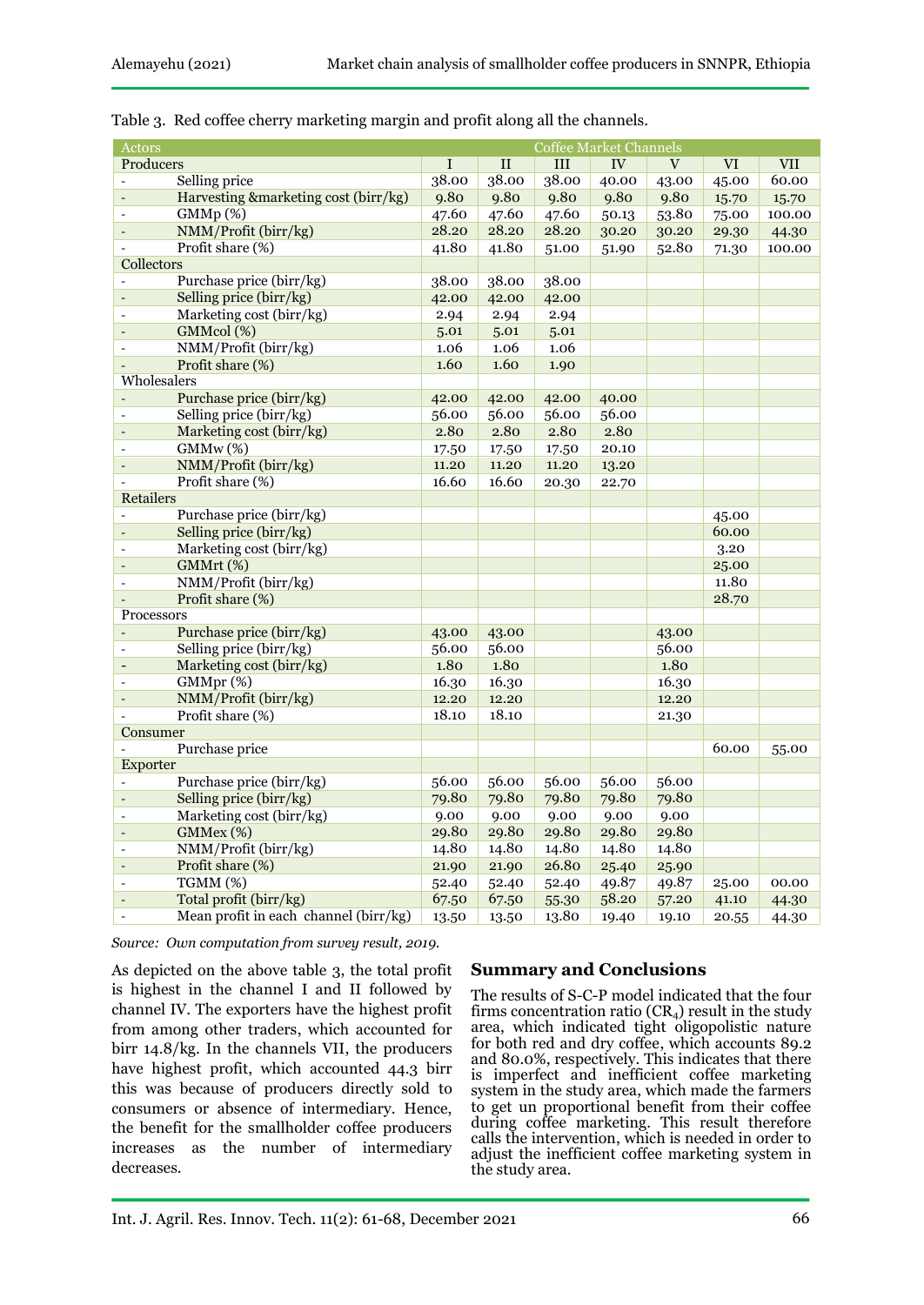The major market actors that are involved in coffee marketing in the study area include producers, collectors, wholesalers, retailers and consumers. In the channel I, II, III the gross marketing margin of producers was lower that indicates that as the number of intermediary increase the producers share become lower. Therefore, the number of intermediary involved along the channel has to be reduced in order to maximize the benefits of smallholder coffee producers in the study area.

The performance and efficiency analysis based on the gross margin and profit margin. The computed marketing margin among different actors and channels indicated that the total gross marketing margin (TGMM) of coffee is high in channel I, II, III which are 52.4% for each followed by channel IV and V, which account 49.87 of consumer's price. However, the producers' price in consumers' price or the producers' gross marketing margin (GMMp) was highest in channel VI and VII as compared to channel IV and V. The proportion of marketing margin in both channels IV and V higher than the gross margin received by the actors along the channels. This is due to reduction in the numbers of intermediary along the channel. However, in the channel I, II, III the gross marketing margin of producers was lower that indicates that as the number of intermediary increase the producers share become lower. Therefore, the number of intermediary involved along the channel has to be reduced in order to maximize the benefits of smallholder coffee producers in the study area. The result also indicates that the maximum gross marketing margin from traders was taken by the exporters, which accounts 29.8% followed by retailers 18.8% in channel VI. The minimum gross margin was taken by collectors, which accounts 5.01% in channel I, II and III. This might be due to low financial capacity of the collectors to purchase large volume of coffee from smallholder coffee producers.

With regard to market conduct majority 72% of the respondents revealed that the price setting was by buyers whereas 27% was by negotiation and only 1% was by farmers, which indicates the majority of the sample respondents have been price takers.

The sample households sold different proportion of their coffee to different market outlets in the district, which include collectors, wholesalers, retailers, processors and consumers. Result of the survey revealed that about 68.0% of households sold their coffee to collectors whereas 66.5%, 36.6%, 72.5% and 15% of the sample households sold their coffee to wholesalers, retailers, processors and consumers, respectively. The majority of sample respondents have been sold to the processors market outlets while less amount of coffee was sold to consumers.

### **Recommendations**

From the findings of this study the following relevant recommendations have been drawn in order to help in designing appropriate intervention strategies to improve the market chain for coffee marketing to enhance the benefits of smallholder coffee producers in the study area.

- The market information is very crucial component in marketing system for a given<br>commodity. The smallholder coffee smallholder producers have been getting the informal market information from relatives, neighbor, traders as well as visiting the market. Access to market information was found to be significantly influence the smallholder coffee producers in choosing better market outlet. It enables the smallholder coffee producers in analyzing the price difference on the farm gate and consumer market outlets that increases the probability to choose the consumers outlet market which gives better price. This indicates that as the smallholder coffee producers are more accessible to the market information they more likely to sell to the better market outlet than other outlets in the study area. Therefore, the provision of adequate, timely, reliable and formal market information from concerned body is essential to enhance coffee producers' benefit and bargaining power through avoiding information asymmetry.
- Promoting the cooperative is very essential to enhance the agricultural product marketing in general and coffee marketing in particular. It plays a great role in the coffee marketing and able to lower the transaction costs in order to increases the benefits of the farmers. Being a member of cooperative was significantly influenced in searching for better market for their coffee that can able to maximize coffee producers' benefit in the study area. However, although there was multipurpose cooperative in the study area it has been functioning on the sugar and oil distribution for its member rather than coffee marketing. Therefore, the development and promotion of coffee marketing cooperative is needed in the study area in order to increase the incomes of smallholder coffee producers through purchasing at reasonable price and paying the dividend for its members.
- The development of infrastructure and market accessibility is critical for the smallholder coffee producers that enables them to choose the better alternative market outlets. The adequate infrastructural development and market accessibility is